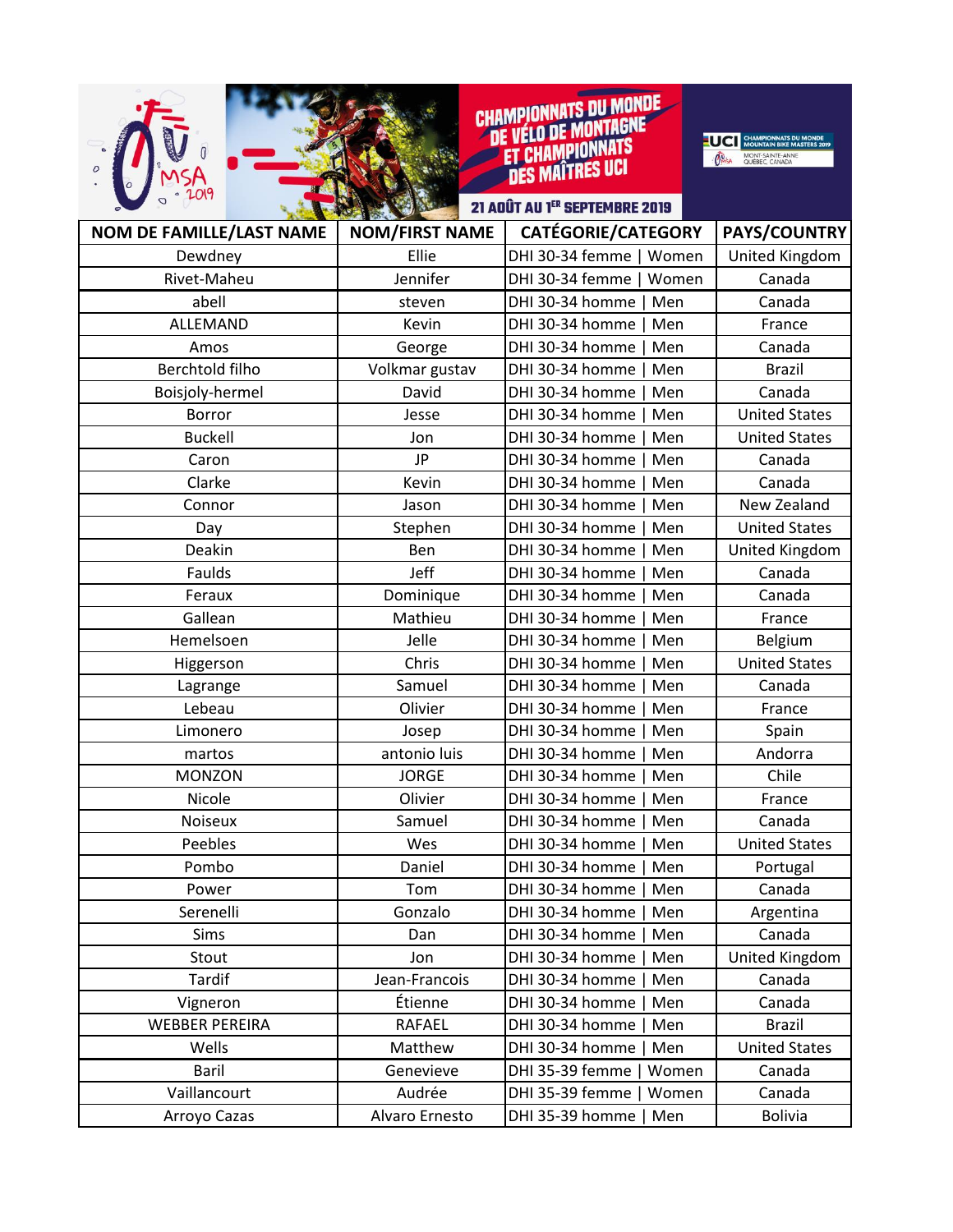| Beauchamp Lachapelle      | Eric                  | DHI 35-39 homme<br>Men   | Canada               |
|---------------------------|-----------------------|--------------------------|----------------------|
| <b>Bertrand</b>           | Filip                 | DHI 35-39 homme<br>Men   | Canada               |
| Bisson                    | Patrick               | DHI 35-39 homme<br>Men   | Canada               |
| <b>Boivin</b>             | Jean-Francois         | DHI 35-39 homme<br>Men   | Canada               |
| Caron                     | David                 | DHI 35-39 homme<br>Men   | Canada               |
| Cassell                   | <b>Brandon</b>        | DHI 35-39 homme<br>Men   | Canada               |
| Coleman                   | Tim                   | DHI 35-39 homme<br>Men   | Canada               |
| Collet                    | Julien                | DHI 35-39 homme<br>Men   | France               |
| COMESAÑA LAGO             | <b>BORJA</b>          | DHI 35-39 homme<br>Men   | Spain                |
| Crottaz                   | Jérôme                | DHI 35-39 homme<br>Men   | Switzerland          |
| Daigle                    | Marcandre             | DHI 35-39 homme<br>Men   | Canada               |
| Desjardins                | Philip                | DHI 35-39 homme<br>Men   | Canada               |
| Easby                     | Kyle                  | DHI 35-39 homme<br>Men   | Canada               |
| farrell                   | andrew                | DHI 35-39 homme  <br>Men | <b>United States</b> |
| Fisher                    | Chris                 | DHI 35-39 homme<br>Men   | Canada               |
| <b>GASPARD</b>            | Grégory               | DHI 35-39 homme<br>Men   | France               |
| Healy                     | Tim                   | DHI 35-39 homme<br>Men   | <b>United States</b> |
| <b>ISBERNER</b>           | <b>CLEITON</b>        | DHI 35-39 homme<br>Men   | <b>Brazil</b>        |
| Kirscher                  | Franck                | DHI 35-39 homme<br>Men   | Canada               |
| Lagrange                  | Mathieu               | DHI 35-39 homme<br>Men   | Canada               |
| Laurin                    | Mathieu               | DHI 35-39 homme<br>Men   | Canada               |
| Leiva figueroa            | Ramon antonio         | DHI 35-39 homme<br>Men   | Chile                |
| Lunden                    | Barry                 | DHI 35-39 homme<br>Men   | <b>United States</b> |
| Martel                    | <b>Nicolas</b>        | DHI 35-39 homme<br>Men   | Canada               |
| MILLALONCO                | <b>JUAN CARLOS</b>    | DHI 35-39 homme<br>Men   | Argentina            |
| Molina Barcena            | Alvaro Renan          | DHI 35-39 homme<br>Men   | <b>Bolivia</b>       |
| Newpher                   | Trevyn                | DHI 35-39 homme<br>Men   | <b>United States</b> |
| Ostria Zapata             | Juan Carlos Silvestre | DHI 35-39 homme<br>Men   | <b>Bolivia</b>       |
| Raffo                     | Martin                | DHI 35-39 homme<br>Men   | Argentina            |
| Riendeau                  | Jean-Yves             | DHI 35-39 homme<br>Men   | Canada               |
| Tilbury                   | James                 | DHI 35-39 homme<br>Men   | New Zealand          |
| tortti                    | daniel hernan         | DHI 35-39 homme<br>Men   | Argentina            |
| Wegrynowski               | Peter-John            | DHI 35-39 homme<br>Men   | Canada               |
| Williams                  | John Jack             | DHI 35-39 homme<br>Men   | <b>United States</b> |
| <b>Boily</b>              | Audrey                | DHI 40-44 femme<br>Women | Canada               |
| Romkey                    | Courtnay              | DHI 40-44 femme<br>Women | Canada               |
| Alleva                    | Paolo                 | DHI 40-44 homme<br>Men   | Italy                |
| bago                      | jordi                 | DHI 40-44 homme<br>Men   | Spain                |
| Bauckham                  | Joe                   | DHI 40-44 homme<br>Men   | Canada               |
| <b>Beckley</b>            | Jason                 | DHI 40-44 homme<br>Men   | <b>United States</b> |
| britton                   | Fraser                | DHI 40-44 homme<br>Men   | Canada               |
| <b>Busse</b>              | James                 | DHI 40-44 homme<br>Men   | <b>United States</b> |
| Canfield                  | Chris                 | DHI 40-44 homme<br>Men   | <b>United States</b> |
| <b>CASTELLANOS TORRES</b> | <b>JESUS</b>          | DHI 40-44 homme<br>Men   | Spain                |
| <b>COOK</b>               | David                 | DHI 40-44 homme<br>Men   | Canada               |
| Cowan                     | Michael               | DHI 40-44 homme<br>Men   | Ireland              |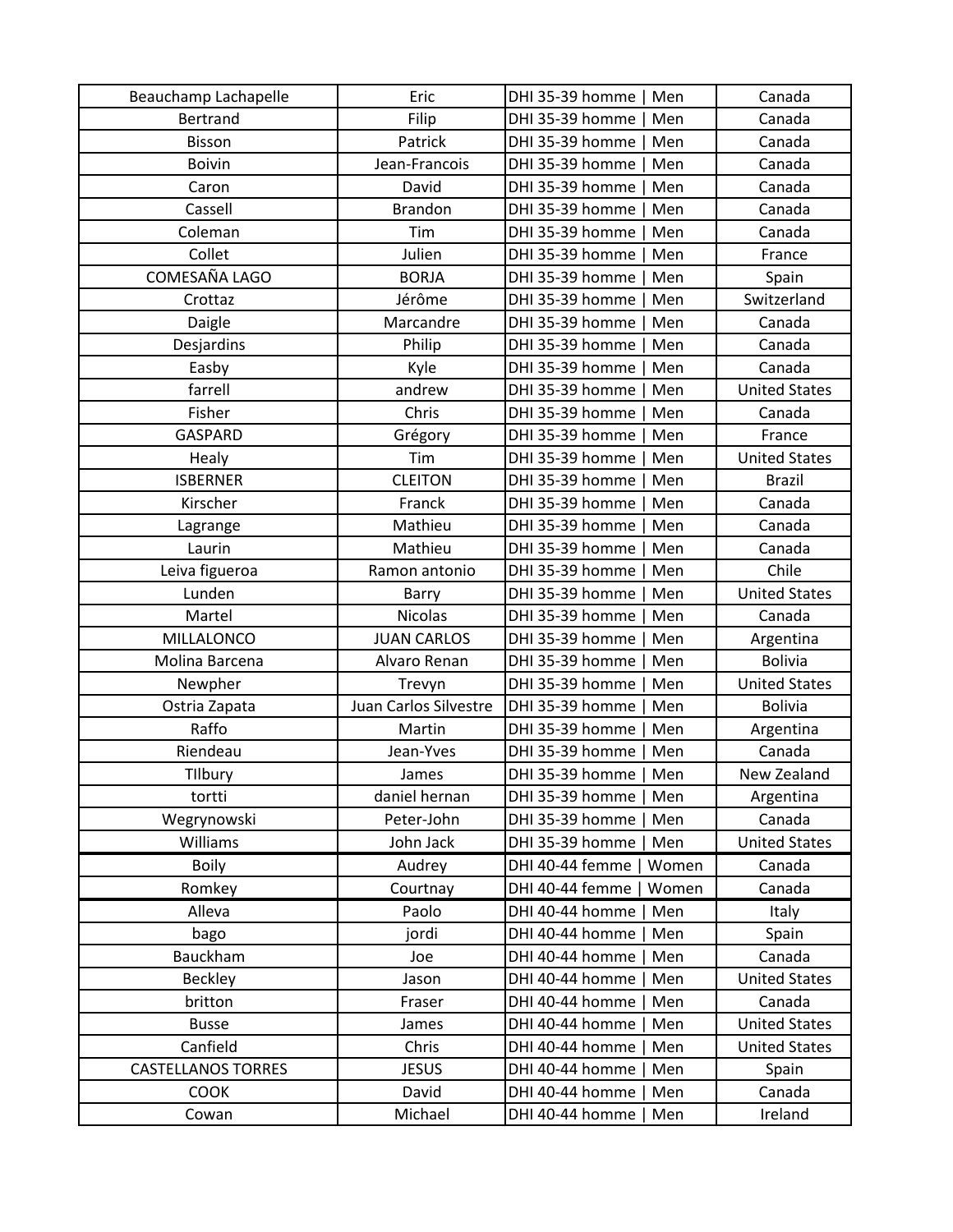| Dube                   | Luc                 | DHI 40-44 homme<br>Men   | Canada               |
|------------------------|---------------------|--------------------------|----------------------|
| Faccio                 | <b>Ezequiel Rob</b> | DHI 40-44 homme<br>Men   | Argentina            |
| Fontaine               | <b>MARC</b>         | DHI 40-44 homme<br>Men   | Canada               |
| Franks                 | Glenn               | DHI 40-44 homme<br>Men   | Canada               |
| giguere                | anthony             | DHI 40-44 homme<br>Men   | <b>United States</b> |
| Hanák                  | Peter               | DHI 40-44 homme<br>Men   | <b>United States</b> |
| Hughes                 | James               | DHI 40-44 homme<br>Men   | United Kingdom       |
| Johnston               | Matthew             | DHI 40-44 homme<br>Men   | <b>United States</b> |
| Larouche               | Yves                | DHI 40-44 homme<br>Men   | Canada               |
| LaSalata               | Michael             | DHI 40-44 homme<br>Men   | <b>United States</b> |
| Marinelli              | Karl                | DHI 40-44 homme<br>Men   | Canada               |
| Martins                | Paulo               | DHI 40-44 homme<br>Men   | <b>United States</b> |
| Mendoza                | Parabanne           | DHI 40-44 homme<br>Men   | Philippines          |
| <b>Mirones Alvarez</b> | Omar Osvaldo        | DHI 40-44 homme<br>Men   | <b>Bolivia</b>       |
| Murison                | Troydon             | DHI 40-44 homme<br>Men   | <b>United States</b> |
| O'Brien                | Glyn                | DHI 40-44 homme<br>Men   | United Kingdom       |
| orre                   | raymond             | DHI 40-44 homme<br>Men   | Reunion              |
| Pelegrina              | Oscar               | DHI 40-44 homme<br>Men   | Argentina            |
| Perron                 | Patrick             | DHI 40-44 homme<br>Men   | Canada               |
| RODRIGUEZ LLEBANA      | <b>GONZALO</b>      | DHI 40-44 homme<br>Men   | Argentina            |
| Schnepel               | Mark                | DHI 40-44 homme<br>Men   | <b>United States</b> |
| Smith                  | Edmund              | DHI 40-44 homme<br>Men   | Canada               |
| Stewart                | Michael             | DHI 40-44 homme<br>Men   | Canada               |
| theriault              | jean pierre         | DHI 40-44 homme<br>Men   | Canada               |
| Thibodeau              | Andy                | DHI 40-44 homme<br>Men   | Canada               |
| Tonella                | Roger               | DHI 40-44 homme<br>Men   | Canada               |
| tschugg                | guido               | DHI 40-44 homme<br>Men   | Germany              |
| Verdía                 | José Manuel         | DHI 40-44 homme<br>Men   | Spain                |
| White                  | Neil                | DHI 40-44 homme<br>Men   | United Kingdom       |
| Wilson                 | Craig               | DHI 40-44 homme<br>Men   | Canada               |
| Zanetti                | Diogo               | DHI 40-44 homme<br>Men   | <b>Brazil</b>        |
| Gioia                  | Karaleen            | DHI 45-49 femme<br>Women | Canada               |
| Anderson               | Jared               | DHI 45-49 homme<br>Men   | Canada               |
| berardo                | victor              | DHI 45-49 homme<br>Men   | Argentina            |
| brandon                | noah                | DHI 45-49 homme<br>Men   | <b>United States</b> |
| Coll                   | Jimmy               | DHI 45-49 homme<br>Men   | Canada               |
| Danyluk                | John                | DHI 45-49 homme<br>Men   | Canada               |
| <b>Dias</b>            | Leonardo            | DHI 45-49 homme<br>Men   | <b>Brazil</b>        |
| Fodi                   | Claudemir           | DHI 45-49 homme<br>Men   | <b>Brazil</b>        |
| Foyle                  | Russel              | DHI 45-49 homme<br>Men   | Australia            |
| Giancola               | Nicola              | DHI 45-49 homme<br>Men   | Canada               |
| Kahn                   | Steve               | DHI 45-49 homme<br>Men   | <b>United States</b> |
| Lawwill                | Joe                 | DHI 45-49 homme<br>Men   | <b>United States</b> |
| Lira                   | Marcos              | DHI 45-49 homme<br>Men   | <b>United States</b> |
| Lopes                  | <b>Brian</b>        | DHI 45-49 homme<br>Men   | <b>United States</b> |
| lopez nava             | juan francisco      | DHI 45-49 homme<br>Men   | Spain                |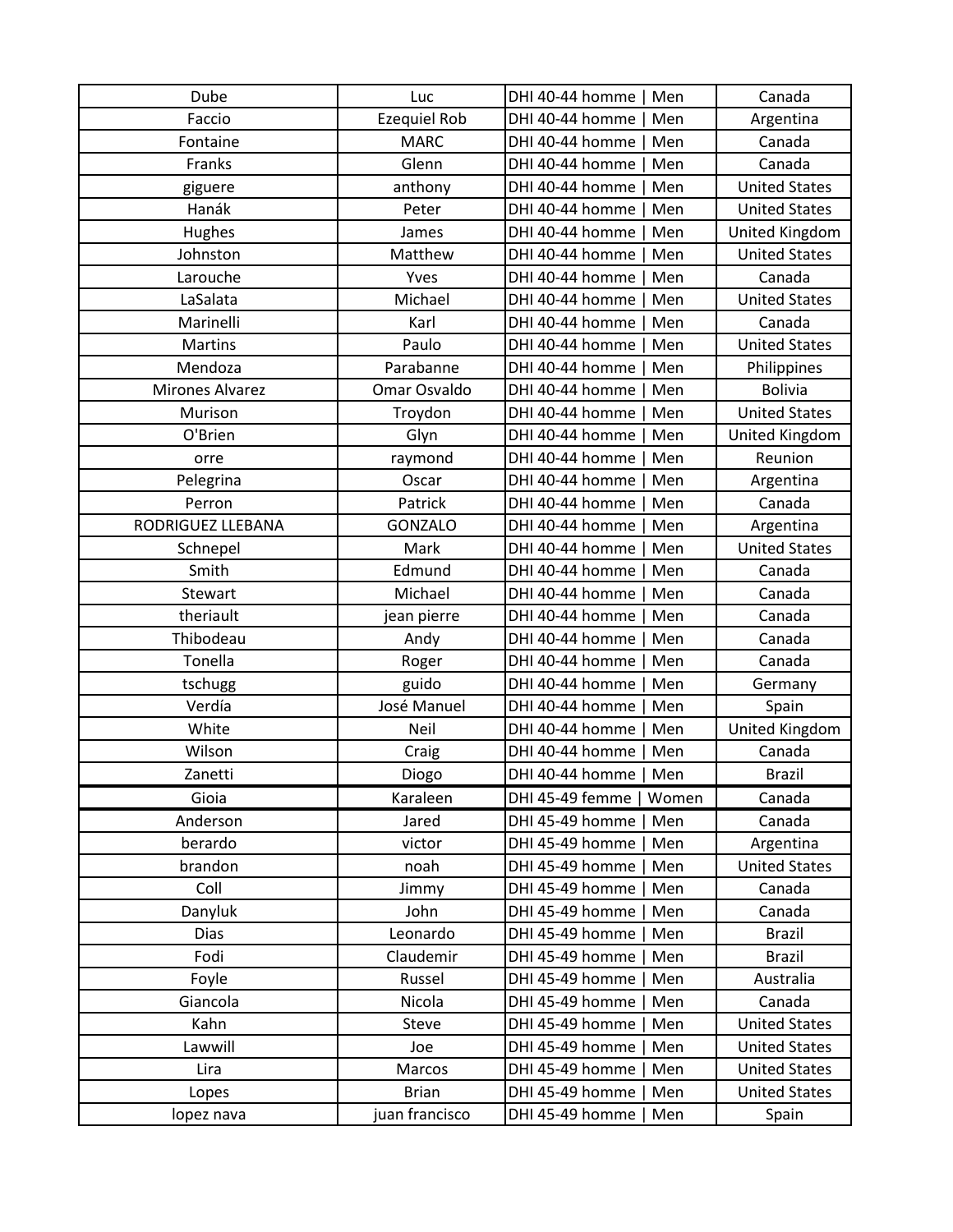| Ma                       | Ed                 | DHI 45-49 homme<br>Men   | Canada               |
|--------------------------|--------------------|--------------------------|----------------------|
| <b>MARTOS GUTIERREZ</b>  | <b>JOSEP</b>       | DHI 45-49 homme<br>Men   | Spain                |
| McEACHERN                | <b>SCOTT</b>       | DHI 45-49 homme<br>Men   | Canada               |
| McGovern                 | Shawnee            | DHI 45-49 homme<br>Men   | <b>United States</b> |
| Misser                   | Tomi               | DHI 45-49 homme<br>Men   | Spain                |
| Nicon                    | Jean-François      | DHI 45-49 homme<br>Men   | France               |
| Routin                   | Stéphane           | DHI 45-49 homme<br>Men   | France               |
| sabater                  | Àngel              | DHI 45-49 homme<br>Men   | Spain                |
| sardea                   | roger james        | DHI 45-49 homme<br>Men   | Guam                 |
| <b>STRATTON</b>          | <b>DAVID</b>       | DHI 45-49 homme<br>Men   | Canada               |
| Town                     | Michael            | DHI 45-49 homme<br>Men   | <b>United States</b> |
| Venables                 | Robert             | DHI 45-49 homme<br>Men   | Canada               |
| <b>WEIDNER</b>           | Matthieu           | DHI 45-49 homme<br>Men   | France               |
| Weinman                  | Daniel             | DHI 45-49 homme<br>Men   | <b>United States</b> |
| <b>Boettcher</b>         | <b>Brian</b>       | DHI 50-54 homme<br>Men   | <b>United States</b> |
| Boulianne                | Martin             | DHI 50-54 homme<br>Men   | Canada               |
| Cobb                     | John               | DHI 50-54 homme<br>Men   | United Kingdom       |
| de Bever                 | Bas                | DHI 50-54 homme<br>Men   | Netherlands          |
| <b>FIGUERAS BERNADES</b> | <b>RAMON</b>       | DHI 50-54 homme<br>Men   | Spain                |
| Gibb                     | Jason              | DHI 50-54 homme<br>Men   | <b>United States</b> |
| Gioia                    | <b>Bryan</b>       | DHI 50-54 homme<br>Men   | Canada               |
| <b>GONZALEZ REZA</b>     | <b>ARTURO</b>      | DHI 50-54 homme<br>Men   | Mexico               |
| jerrett                  | chris              | DHI 50-54 homme<br>Men   | Canada               |
| LAGO LOPEZ               | <b>JORDI</b>       | DHI 50-54 homme<br>Men   | Spain                |
| Leclerc                  | Sylvain            | DHI 50-54 homme<br>Men   | Canada               |
| Little                   | Peter              | DHI 50-54 homme<br>Men   | United Kingdom       |
| MacKinnon                | Neil               | DHI 50-54 homme<br>Men   | Canada               |
| Maldonado                | Nelson             | DHI 50-54 homme<br>Men   | <b>United States</b> |
| Mc Donald                | Stephen            | DHI 50-54 homme<br>Men   | United Kingdom       |
| Normandin                | Jose               | DHI 50-54 homme<br>Men   | Canada               |
| Soucy                    | François           | DHI 50-54 homme  <br>Men | Canada               |
| Suchomel                 | Milan              | DHI 50-54 homme<br>Men   | Czech Republic       |
| Van Dusen                | Michael            | DHI 50-54 homme<br>Men   | Canada               |
| Weber                    | Thomas             | DHI 50-54 homme<br>Men   | Switzerland          |
| Childers                 | Lynn               | DHI 55-59 femme<br>Women | <b>United States</b> |
| Koch                     | Vicki              | DHI 55-59 femme<br>Women | <b>United States</b> |
| <b>BRUNI</b>             | <b>JEAN PIERRE</b> | DHI 55-59 homme<br>Men   | France               |
| Daika                    | Drahomír           | DHI 55-59 homme<br>Men   | Czech Republic       |
| Dalgleish                | Michael            | DHI 55-59 homme<br>Men   | Canada               |
| Ellwart                  | Ulrich             | DHI 55-59 homme<br>Men   | Germany              |
| Fellay                   | Benoît             | DHI 55-59 homme<br>Men   | Switzerland          |
| Foster                   | Dennis             | DHI 55-59 homme<br>Men   | <b>United States</b> |
| gallardo                 | jose luis          | DHI 55-59 homme<br>Men   | Argentina            |
| MacLennan                | Alastair           | DHI 55-59 homme<br>Men   | United Kingdom       |
| Nihsner                  | John               | DHI 55-59 homme<br>Men   | Canada               |
| Stricker                 | Jon                | DHI 55-59 homme<br>Men   | <b>United States</b> |